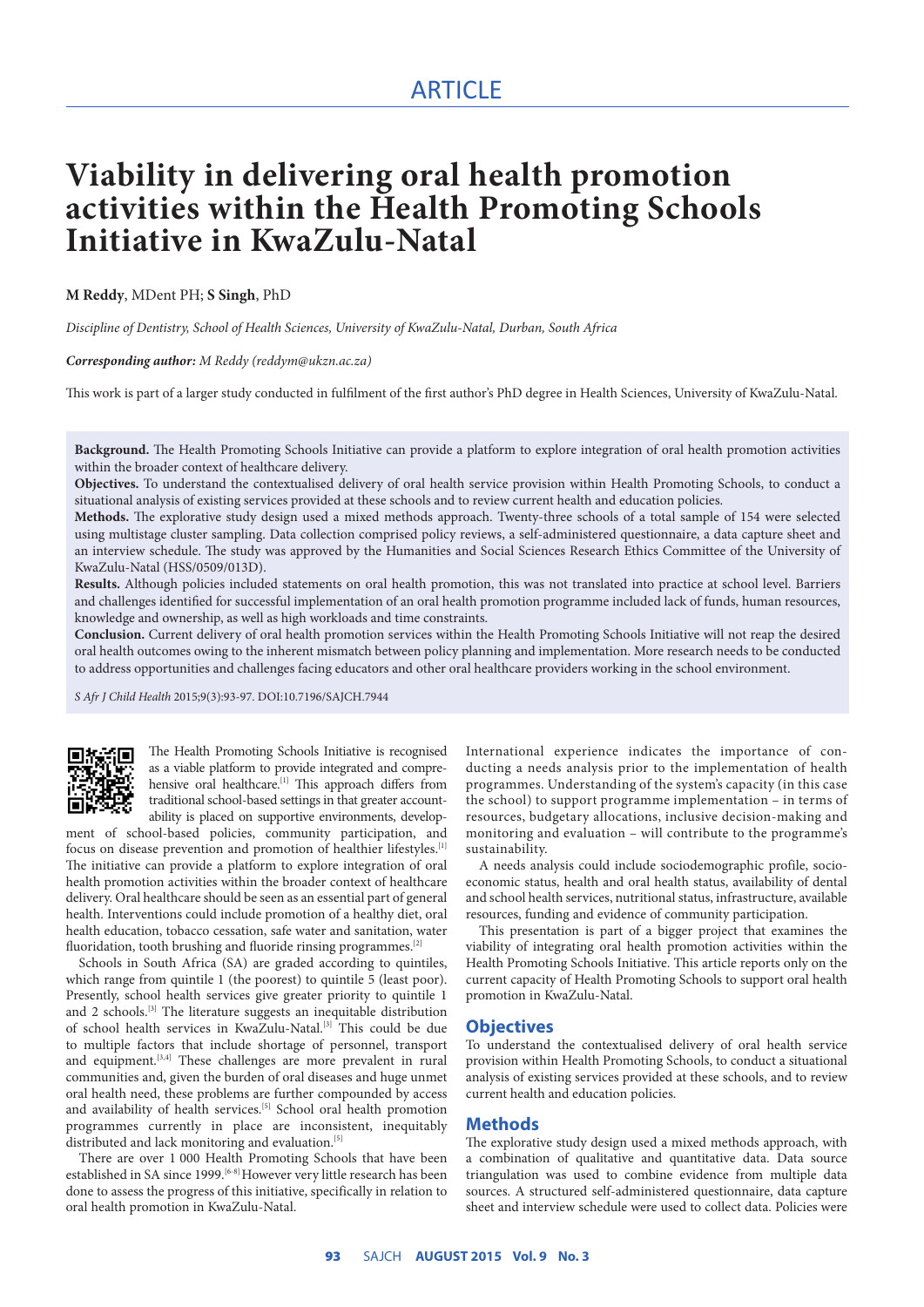## **ARTICLE**

also reviewed for identification of current policy priorities in health and oral health promotion.

There are 154 primary Health Promoting Schools in KwaZulu-Natal. Twenty-three schools were selected from the 11 districts using multistage cluster sampling. Schools were selected according to districts and then quintiles. The study sample (*n*=23) comprised two or three schools from each district and four or five from each quintile.

The sample population for the interview phase comprised the Basic Education manager involved with health promotion, and the provincial and district (eThekweni, Ugu, iLembe and Uthukela) health promotion managers from the Department of Health. These participants were selected using purposeful random sampling.

The self-administered questionnaire, which focused on oral health promotion, school health services, community relationships and collaboration, and barriers and challenges experienced, was completed by school principals. Fieldworkers involved in data collection observed and recorded the school's physical and environmental condition on a data capturing sheet. The interview schedule included questions on the importance and awareness of oral health promotion at schools, and opportunities and challenges facing integration of oral health promotion services.

A pilot study was conducted to pretest the questionnaire at two schools not included in the study, prior to commencement of data collection.

Validity was maintained by ensuring that the questionnaire and interview focused on the study's objectives. Reliability was ensured by standardising the use of codes and identified themes.

Gatekeeper permission was obtained from Department of Health and Department of Education. The study was approved by the Humanities and Social Sciences Research Ethics Committee of the University of KwaZulu--Natal (HSS/0509/013D). The University of KwaZulu-Natal ethical guidelines were used to ensure confidentiality, consent to conduct interviews and proper data management.

#### **Results**

The results of the study are a combination of quantitative and qualitative data, and are presented to address the objectives of the study.

#### **Policy document review**

Table 1 presents the list of policies and documents that were reviewed.

The Youth and Adolescent Policy<sup>[12]</sup> and Integrated School Health Policy<sup>[4]</sup> identified the need to improve and strengthen existing school health services. However, there was no direct mention of oral health promotion in these policy statements.

The SA National Oral Health Strategy  $(2004)^{[9]}$  and Draft National Oral Health Strategy  $(2010)^{[10]}$  prioritised the improvement of oral health for all citizens through oral health promotion. School screenings for oral health were mentioned in the School Health Policy and Implementation Guidelines<sup>[3]</sup> and Integrated School Health Policy.[4]

However, reports from interviews with managers indicated a lack of priority given to oral health, as reflected in the following quotation: 'There is awareness to [sic] basic hygiene being included in the curriculum but not oral health' (interview with Manager A).

Managers did, however, identify the need to give priority to oral health promotion: 'Oral health promotion was identified as a critical gap in the Health Promoting Schools Initiative and it is vital that it be part of the health promotion programme so that it would enable children to take care of their teeth and prevent long-term oral health problems' (interview with Manager C).

Responses to the questionnaire for school

principals indicated that five schools (21.8%) had comprehensive oral health policies in place but only one school provided supporting evidence.

#### **Situational analysis**

The majority (60.9%) of schools in the study sample  $(n=23)$  were located in rural areas,  $26.1\%$  ( $n=6$ ) in peri-urban areas and only 13% (*n*=3) were located in urban areas. An assessment of the condition and environment of the schools is outlined in Table 2.

All respondents (*n*=14) (Table 2) in the rural areas and 89% of respondents in the urban and peri-urban areas reported that health messages formed part of the curriculum. Water supply and safety in the urban and peri-urban areas was reported as good (100%) compared with rural water supply and safety (64.3%). Most respondents in the rural areas (78.6%) and 44.4% in the urban and peri-urban areas reported that recycling was inadequate. Playground conditions in the rural areas were reported as inadequate (57%) compared with 33.3% inadequate in the urban/peri-urban areas. Only 50% of the

|  |  |  |  | Table 1. Policy and priorities |
|--|--|--|--|--------------------------------|
|--|--|--|--|--------------------------------|

| Document                                                                                                       | Priorities                                                                                                                                                                                                       |  |  |  |
|----------------------------------------------------------------------------------------------------------------|------------------------------------------------------------------------------------------------------------------------------------------------------------------------------------------------------------------|--|--|--|
| National Oral Health Strategy (2004) <sup>[9]</sup><br>National Oral Health Strategy<br>$(Draft: 2010)^{[10]}$ | <i>Interventions</i><br>Primary prevention and promotion, integrated<br>approach, common risk factors<br>Resources required<br>Oral health personnel, physical facilities,<br>funding, transport                 |  |  |  |
| KwaZulu-Natal Department of Health<br>Vote 7 Annual Report 2011/2012 <sup>[11]</sup>                           | <b>Interventions</b><br>School-based preventive and promotive oral<br>health programme<br>Resources required<br>Oral health personnel, facilities, equipment                                                     |  |  |  |
| Policy Guidelines for Youth and Adolescent<br>Health $(2001)^{[12]}$                                           | <b>Interventions</b><br>Primary prevention and promotion, integrated<br>approach, common risk factors<br>School health services                                                                                  |  |  |  |
| Department of Health Strategic Plan 2010<br>$-2014(2010)^{[13]}$                                               | <i>Interventions</i><br>Primary prevention and promotion, integrated<br>approach, common risk factors<br>Resources required<br>Human resources, funding, staff<br>accommodation                                  |  |  |  |
| School Health Policy and Implementation<br>Guidelines $(2011)^{[3]}$                                           | <i>Interventions</i><br>Primary prevention and promotion, integrated<br>approach, common risk factors<br>School screenings for oral health<br>Resources required<br>Nursing personnel for school health services |  |  |  |
| Integrated School Health Policy $(2012)^{[4]}$                                                                 | <i>Interventions</i><br>Primary prevention and promotion, integrated<br>approach, common risk factors<br>School health services<br>Screenings for oral health                                                    |  |  |  |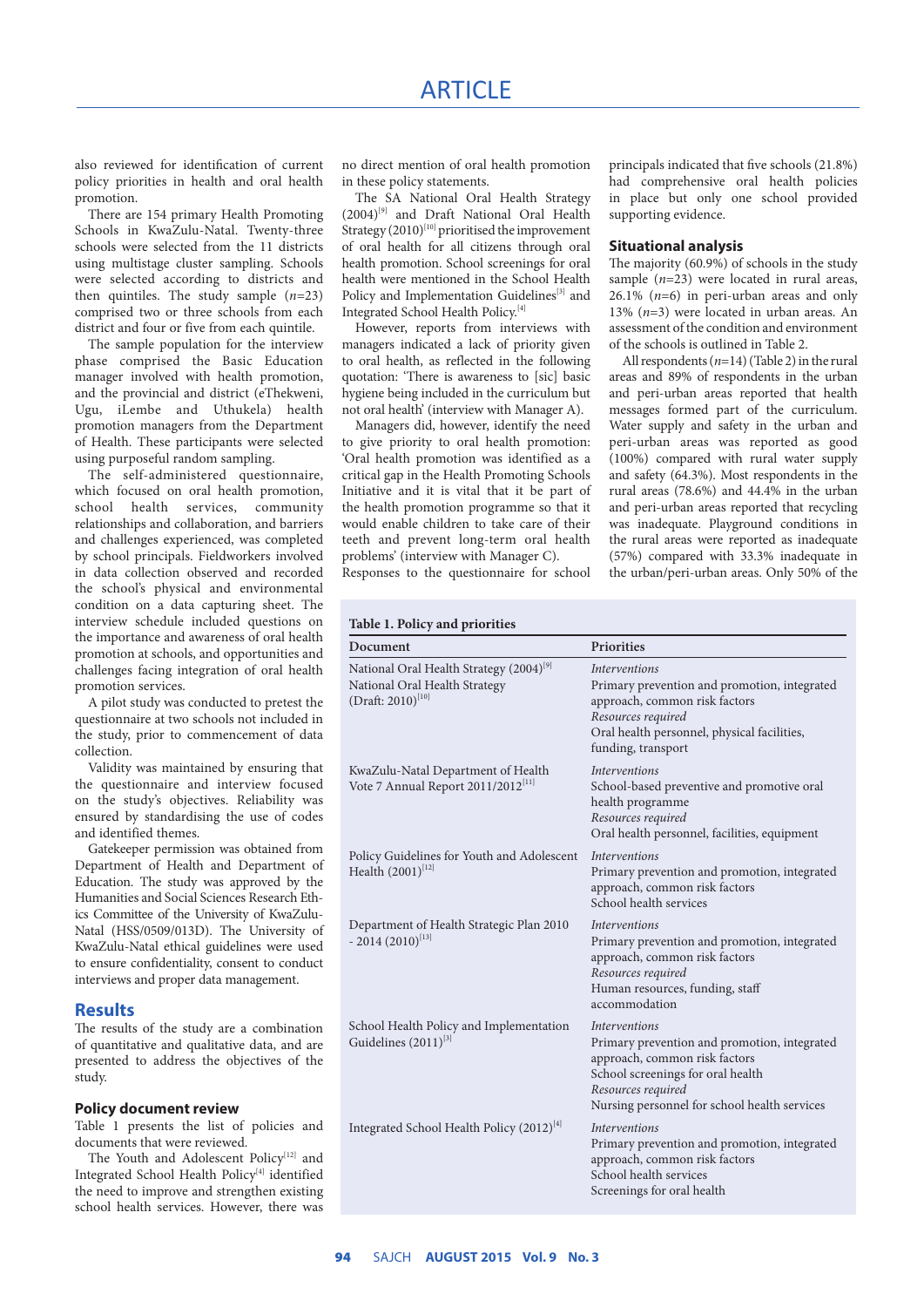| Table 2. Conditions and environment of the schools     |                    |      |                                  |      |            |  |  |  |  |
|--------------------------------------------------------|--------------------|------|----------------------------------|------|------------|--|--|--|--|
|                                                        | Rural $(n=14)$ , % |      | Urban/peri-<br>urban $(n=9)$ , % |      |            |  |  |  |  |
|                                                        | Poor               | Good | Poor                             | Good | $p$ -value |  |  |  |  |
| Sanitation or toilet condition or number               | 50.0               | 50.0 | 22.2                             | 77.8 | 0.677      |  |  |  |  |
| Water supply and safety                                | 35.7               | 64.3 | $\Omega$                         | 100  | 0.043      |  |  |  |  |
| Refuse disposal: type/bins                             | 50.0               | 50.0 | 11.0                             | 89.0 | 0.148      |  |  |  |  |
| Recycling programme in place                           | 78.6               | 21.4 | 44.4                             | 55.6 | 0.005      |  |  |  |  |
| Health messages form part of the<br>curriculum content | $\Omega$           | 100  | 11.0                             | 89.0 | 0.130      |  |  |  |  |
| Playground conditions                                  | 57.0               | 43.0 | 33.3                             | 66.7 | 0.266      |  |  |  |  |



*Fig. 1. Community activities.*



*Fig. 2. Oral health services.*

respondents in the rural areas reported that sanitation and the condition or number of the toilets was fine. Seven respondents (77.8%) in the urban/peri-urban areas were satisfied with sanitation and availability of toilets.

All respondents indicated that 71.4% of the schools had clinics in close proximity to the schools, while 57.1% indicated that hospitals and police stations were located within a 30 km radius. Recreational facilities such as sporting activities were not easily accessible to 71.4% of the schools. Respondents from the rural areas also reported that road conditions were poor and transport and resources limited.

Eighty-seven per cent of respondents reported that School Health Services and screenings were provided annually by the Department of Health. Supporting evidence was provided in the school visitors log book.

Responses from interviews with provincial and district health managers (100%) indicated that school health nurses lacked expertise and knowledge in oral health promotion, had large areas to support, and had high workloads and limited staff and resources. Respondents also stated that there should be an increase in human resources, especially oral hygienists. The Department of Health Strategic Plan 2010 - 2014<sup>[13]</sup> further validates this view by suggesting an increase in the employment of dental health practitioners.

Forty-eight per cent of the study sample indicated that community involvement in school health programmes was voluntary, and that some parents expected payment for their assistance. The activities that communities were involved in are illustrated in Fig. 1. These activities include HIV/AIDS (77.3%), sexual abuse (54.5%) and agriculture (59.1%), compared with recycling (36.4%), tobacco use (36.4%) and nutrition and food safety (45.5%).

Eighty per cent of rural schools indicated community awareness in nutrition, basic hygiene, cleanliness and gardening. A small percentage (13.6%) of schools indicated an improvement in nutrition as indicated by the following response: 'Pupils eat healthy foods from the nutrition programme and the community is aware that the school promotes healthy food' (response to questionnaire).

#### **Priorities for health promotion and oral health promotion**

Of the total sample (*n*=23) of schools, 72.7% of respondents indicated oral health services in place. Oral health services offered at the schools is illustrated in Fig. 2. Oral health education (81.8%, *p*=0.003) was the most common activity conducted at schools, and fissure sealant placement (9.1%, *p*=0.000) the least. However, supporting evidence in school record books indicated that there was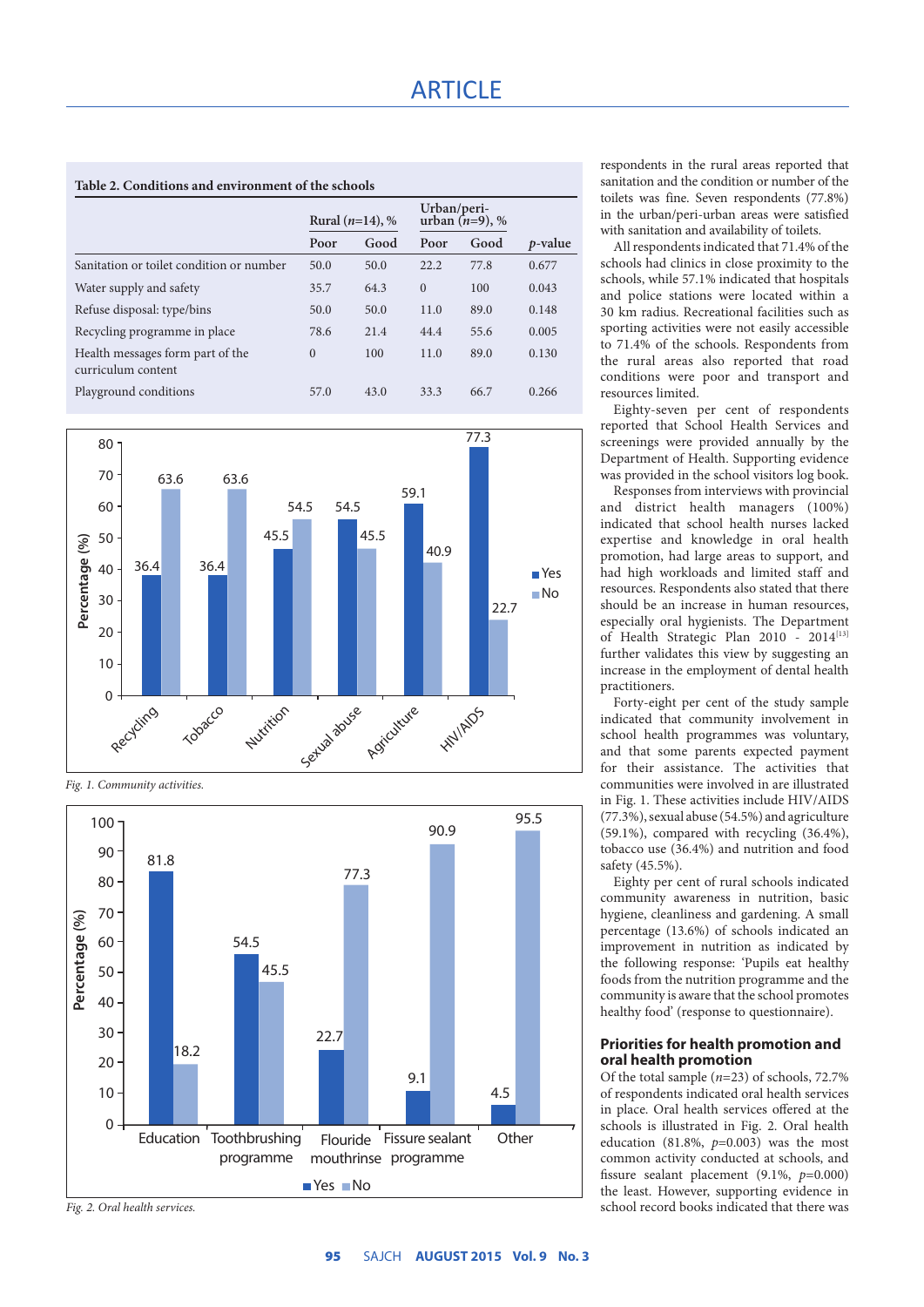inconsistency in these activities, as they occurred only once at one of the schools and once a year in 65% of the schools.

The sale of healthy foods was mentioned by three respondents (13%). The majority of the respondents (87%) indicated major barriers in the sale of healthy foods to children, e.g. 'Tuck shop outsourced – limited control' and 'No healthy foods are sold at the tuck shop' (responses to questionnaire).

Health promotion training for school staff was not present in the majority (61.9%) of the schools. This was also highlighted as a problem by the district managers. Staff indicated that they lacked basic knowledge in oral health, which resulted in a lack of confidence in the implementation of oral health promotion programmes. Challenges experienced by staff for the implementation of an oral health promotion programme included lack of resources (22%), funds (26%), time constraints (22%), large classes (4%) and support from parents and community (30%).

#### **Discussion**

The policy process is recognised as an integral component to guide implementation and sustainability of a programme.[5,14] One of the key policy priorities identified was a need for an integrated approach to health that looked at common risk factors; however, this was not evident as very little priority was given to oral health. Poor oral health and chronic diseases such as cancers, cardiovascular diseases and trauma share common contributory factors such as poor hygiene and diet, smoking and alcohol abuse. The common risk factor approach, which is a more collaborative approach, should therefore be adopted to avoid duplication and to improve the effectiveness and efficiency of health programmes.<sup>[15]</sup>

The study findings indicated that school principals expressed lack of knowledge and understanding on related health and education policies, compounded by a lack of support from the Department of Education. Oral health screening is included in The Integrated School Health Policy,<sup>[4]</sup> but there was no evidence of oral health education as a formal component in the school curriculum. Oral health promotion was also perceived as an additional burden on the teaching workload and was not part of the daily routine programme owing to time constraints, high workloads, lack of knowledge and confidence. It is imperative that oral health education be formally included into the school curriculum. Although the study findings indicated an array of oral health promotion activities at the schools (Fig. 2), caution must be exercised in the interpretation of these results as these activities were conducted either once or occurred only once a year. These findings therefore highlight the need for greater collaboration and dialogue between the Departments of Health and Education. Shared resources for oral health screenings and oral health promotion programmes would relieve the burden on resources and could contribute to greater programme sustainability. Commitment from the national, provincial and regional Departments of Health and Education and schools is critical. This commitment requires strategic planning and resource allocation that could support and ultimately sustain the delivery of the integrated school health programmes.

Designated educators at school should work in close collaboration with health and oral health personnel with greater accountability and 'ownership' in these programmes. Further research needs to be conducted to assess the challenges facing educators with these additional responsibilities.

The policy review revealed that the KwaZulu-Natal Department of Education Draft National School Nutrition Programme Policy<sup>[16]</sup> had guidelines for school vendors and tuckshops. However, findings in this study suggest that this has not been translated into practice. Major barriers were encountered by schools in the sale of healthy foods to children by vendors and tuckshop owners. Although vendors and tuckshop owners were educated and encouraged to buy into the notion of healthy eating, this was not always practical. Healthy foods were seen as too expensive. Schools need to negotiate formal contracts with tuckshop owners and vendors to ensure alignment with the policy. More research is required to further address the challenges related to the implementation of healthy nutritional policies in schools.

Financial restraints and a high turnover (27.7%) and vacancy rate (37.3%) for dental health practitioners were also identified in the Department of Health Strategic Plan 2010 - 2014.[13] The vacancy rate for oral hygienists was 51.9%, negatively affecting oral health education and school screening services.[13] It was also noted that the sustainability of programmes at schools was a challenge due mainly to poor buy-in from the Department of Education.<sup>[13]</sup> Oral health personnel were mostly hospital based and provided more curative rather than preventive services.[5,17] District managers also reported that preventive programmes did not receive recognition for prioritisation for budgetary allocations. Oral health promotion requires a dedicated budget.

The strategy for the Oral Health 10 Point Plan  $(2011 - 2015)^{[11]}$ in KwaZulu-Natal includes the establishment of comprehensive preventive and promotive oral health programmes; however, current shortage of oral health personnel affects the delivery and sustainability of these programmes.<sup>[18]</sup> The draft National Oral Health Strategy (2010) indicates that oral health promotion and services should be included in health promotion at schools and that nurses, teachers and community health workers should be utilised for oral health promotion programmes.[10] In view of the challenges being faced by educators and school health services, a needs analysis and epidemiological profile should be performed so that resource allocation is based on unmet oral health needs and is in response to the needs of the community. There should also be ongoing stakeholder involvement from the planning to the execution and evaluation of oral health interventions. Additional funding needs to be allocated and more nurses and oral health personnel employed for the success of these strategies and interventions.

Policy formulation and strategic planning must include educators and healthcare workers at grassroots level for the successful implementation and sustainability of oral health promotion programmes. More research needs to be done to support the translation of policy into practice. The focus should be on the process of how these interventions are executed and monitored.

Community support services such as hospitals and clinics are integral for follow-up to school health visits. Although the availability of community support services in rural areas was identified in this study, these are not easily accessible owing to poor roads and transport, and limited resources.  $^{\left[10,13\right]}$ 

The study findings revealed that the conditions and environment of schools were generally good and compliant with the requirements of a Health Promoting School; however, attention still needed to be given to recycling, condition of playgrounds and sanitation in rural areas.

Community awareness and participation was poorly defined and inconsistent. The results further indicated that communities were not aware of available preventive services and follow-up practice for oral health. Schools need to create awareness and improve links with communities through in-depth community engagement programmes in order to facilitate community participation and ownership in decision-making processes. This would be in keeping with requirements of a Health Promoting School.<sup>[1]</sup>

The availability of clean water and other resources could create challenges in terms of uninterrupted delivery of oral health promotion activities. Furthermore, resources required to ensure healthy lifestyle practices are not available to most families in rural and semirural communities.<sup>[6,19,20]</sup>